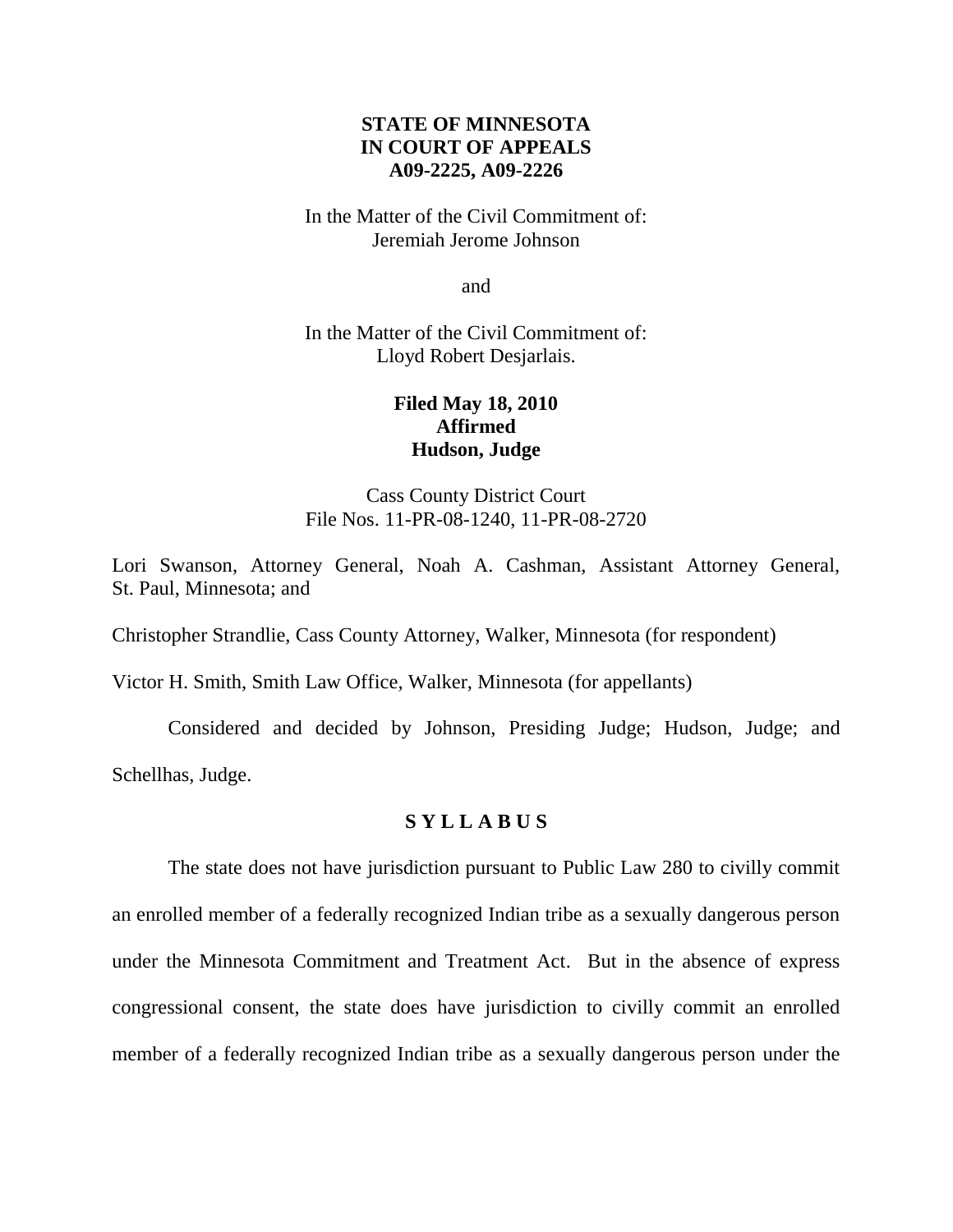commitment and treatment act where, as here, federal law does not preempt state jurisdiction and exceptional circumstances exist.

## **O P I N I O N**

#### **HUDSON**, Judge

Appellants, enrolled members of a federally recognized Indian tribe, challenge the district court's denial of their motions to dismiss the civil-commitment proceedings against them for lack of subject-matter jurisdiction. Appellants argue that: (1) Public Law 280 does not provide the state with jurisdiction to commit them as sexually dangerous persons; (2) civil commitment of members of the Minnesota Chippewa Tribe infringes on tribal sovereignty; and (3) civil commitment violates constitutional protections against double jeopardy. For the reasons set forth below, we affirm.

## **FACTS**

Appellants Lloyd Desjarlais and Jeremiah Johnson are enrolled members of the Minnesota Chippewa Tribe. Desjarlais is enrolled in the Leech Lake Band; Johnson is enrolled in the Bois Forte Band.<sup>1</sup>

In 2008, Cass County petitioned for each appellant to be civilly committed as a sexually dangerous person and as a sexual psychopathic personality. Each appellant stipulated to his civil commitment as a sexually dangerous person (SDP commitment), and the county agreed to dismiss the sexual-psychopathic-personality portions of the

<sup>&</sup>lt;sup>1</sup> For the first time on appeal, Johnson asserts that he is "eligible for enrollment" in the Leech Lake Band. He does not claim to be an enrolled member of the Leech Lake Band, and he does not challenge the district court's finding that he is an enrolled member of the Bois Forte Band.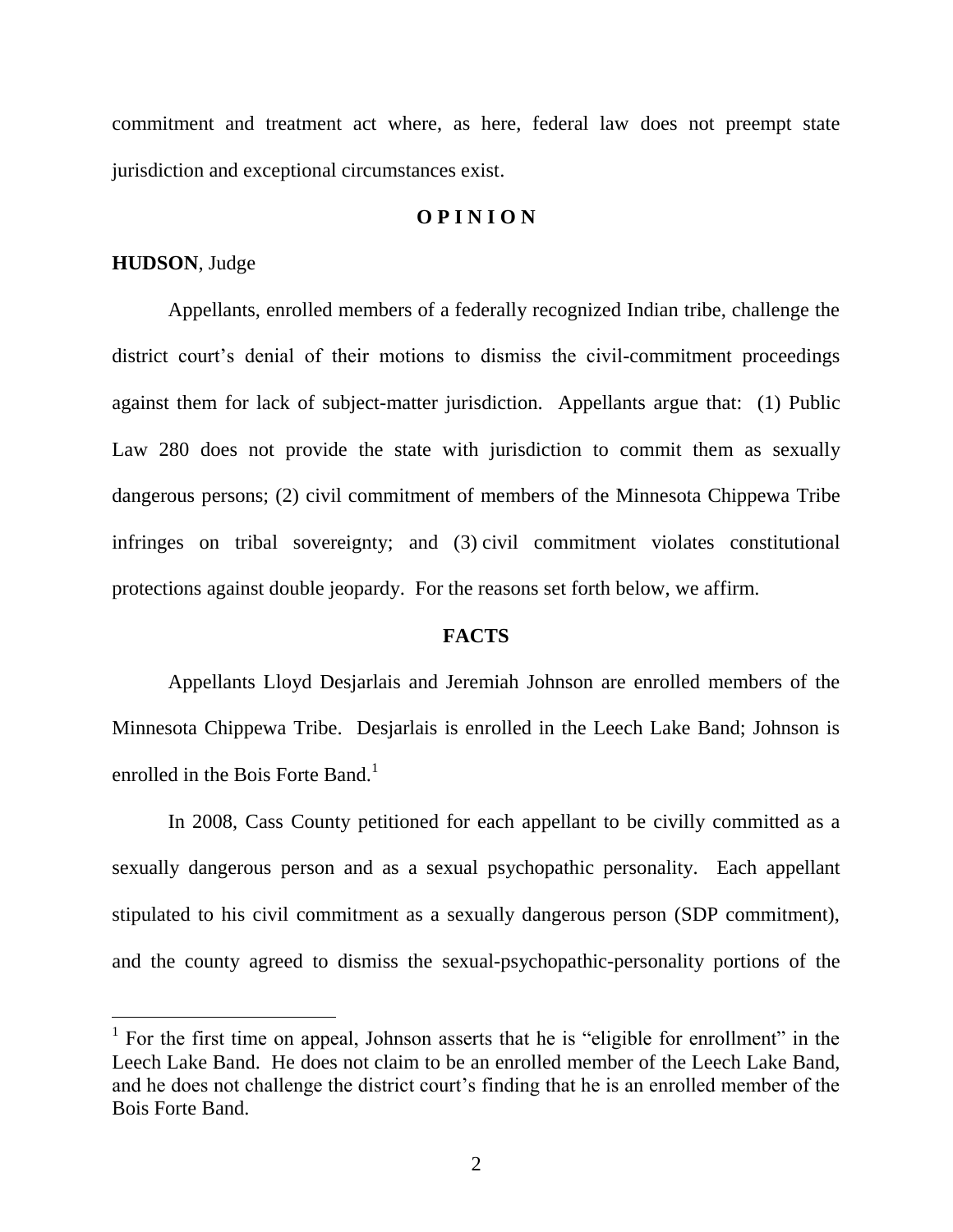petitions. On April 15, 2009, the district court ordered the initial SDP commitments of Desjarlais and Johnson.

Appellants subsequently moved the district court to dismiss the commitment proceedings for lack of subject-matter jurisdiction. On July 14, 2009, the district court ordered the indeterminate SDP commitment of Desjarlais pursuant to Minn. Stat. §§ 253B.02, subd. 18c, .185 (2008). On August 25, 2009, the district court ordered the indeterminate SDP commitment of Johnson. In both cases, the district court reserved decision on the issue of subject-matter jurisdiction.

On October 9, 2009, the district court denied appellants' motions to dismiss for lack of subject-matter jurisdiction. This court has consolidated appellants' separate appeals.

#### **ISSUES**

I. Does Public Law 280 grant the state jurisdiction to civilly commit an enrolled member of a federally recognized Indian tribe as a sexually dangerous person?

II. In the absence of express congressional consent, does the state have jurisdiction to civilly commit an enrolled member of a federally recognized Indian tribe as a sexually dangerous person?

III. Does the statute providing for SDP commitment violate constitutional protections against double jeopardy?

#### **ANALYSIS**

The existence of subject-matter jurisdiction is a question of law, which we review de novo. *In re Commitment of Beaulieu*, 737 N.W.2d 231, 235 (Minn. App. 2007). We

3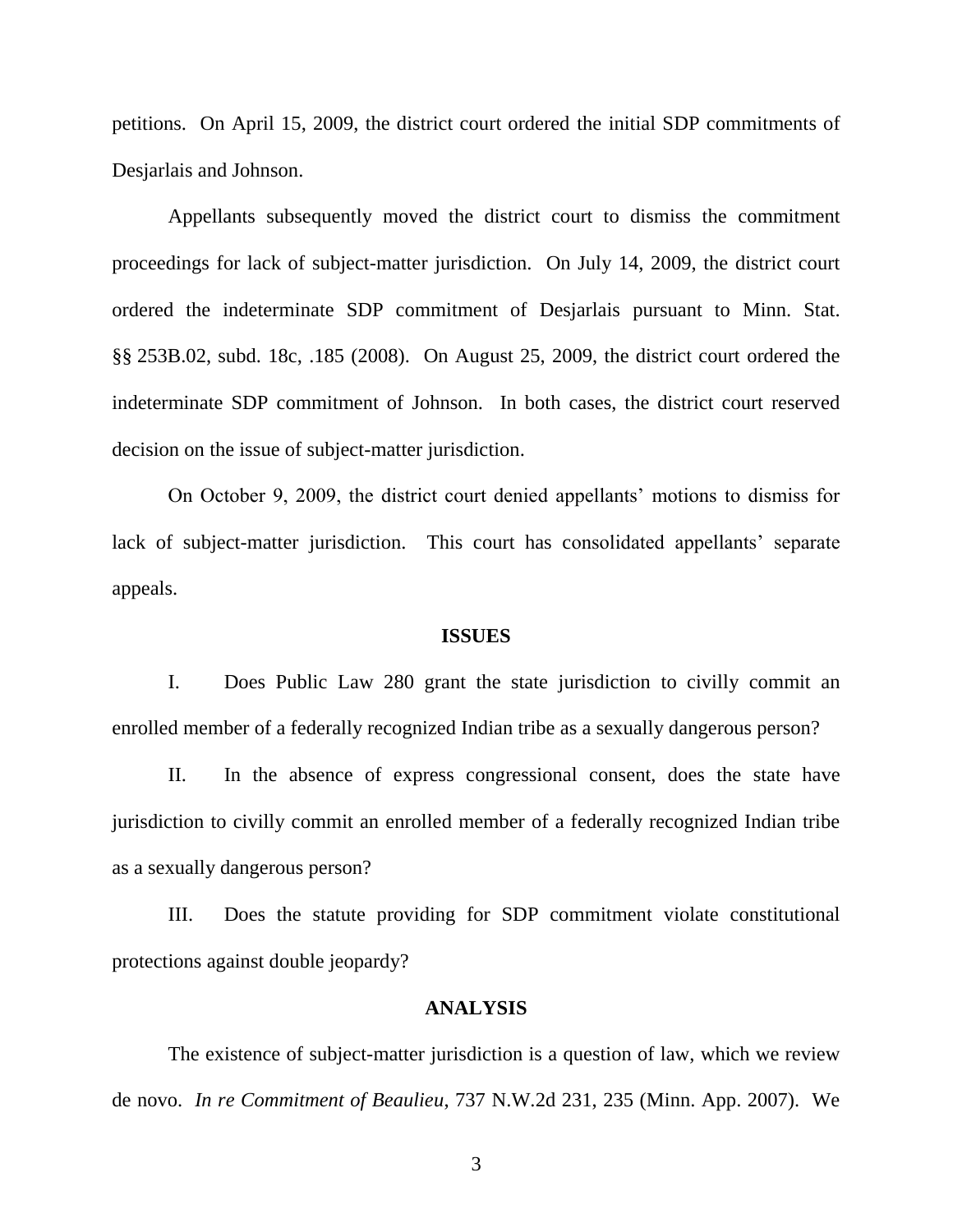also review the constitutionality of a statute de novo. *Hamilton v. Comm'r of Pub. Safety*, 600 N.W.2d 720, 722 (Minn. 1999).

**I**

Appellants argue that Public Law 280 does not grant the state subject-matter jurisdiction to civilly commit them as sexually dangerous persons.<sup>2</sup> We agree.

Federal statutes and caselaw govern a state's jurisdiction over Indians. *State v. R.M.H.*, 617 N.W.2d 55, 58 (Minn. 2000). Through Public Law 280, "Congress granted Minnesota broad criminal [jurisdiction] and limited civil jurisdiction over specified Indian country within the state." *Morgan v. 2000 Volkswagen*, 754 N.W.2d 587, 590 (Minn. App. 2008) (citing Act of Aug. 15, 1953, Pub. L. No. 83-280, §§ 1162, 1360, 67 Stat. 588–90 (1953) (current version at 18 U.S.C. § 1162 (2006), 28 U.S.C. § 1360  $(2006)$ <sup>3</sup>

In *Bryan v. Itasca County*, the United States Supreme Court considered whether Public Law 280's grant of civil jurisdiction allowed Minnesota to levy personal property taxes against a mobile home on the reservation of the Leech Lake Band. 426 U.S. 373, 375, 96 S. Ct. 2102, 2104–05 (1976). The Court concluded that Public Law 280 conferred civil jurisdiction "over private civil litigation involving reservation Indians in

 $\overline{a}$ 

 $2^2$  For the first time on appeal, appellants assert that personal jurisdiction does not exist. Appellants have waived review of this issue by failing to raise it in the district court. *See Thiele v. Stich*, 425 N.W.2d 580, 582 (Minn. 1988) (stating that this court generally will not consider matters not argued to and considered by the district court); *In re Ivey*, 687 N.W.2d 666, 670 (Minn. App. 2004) (stating that a defense of lack of personal jurisdiction can be waived), *review denied* (Minn. Dec. 22, 2004).

 $3$  In 1973, Minnesota retroceded all criminal jurisdiction over the reservation of the Bois Forte Band. 1973 Minn. Laws ch. 625, § 3, at 1501.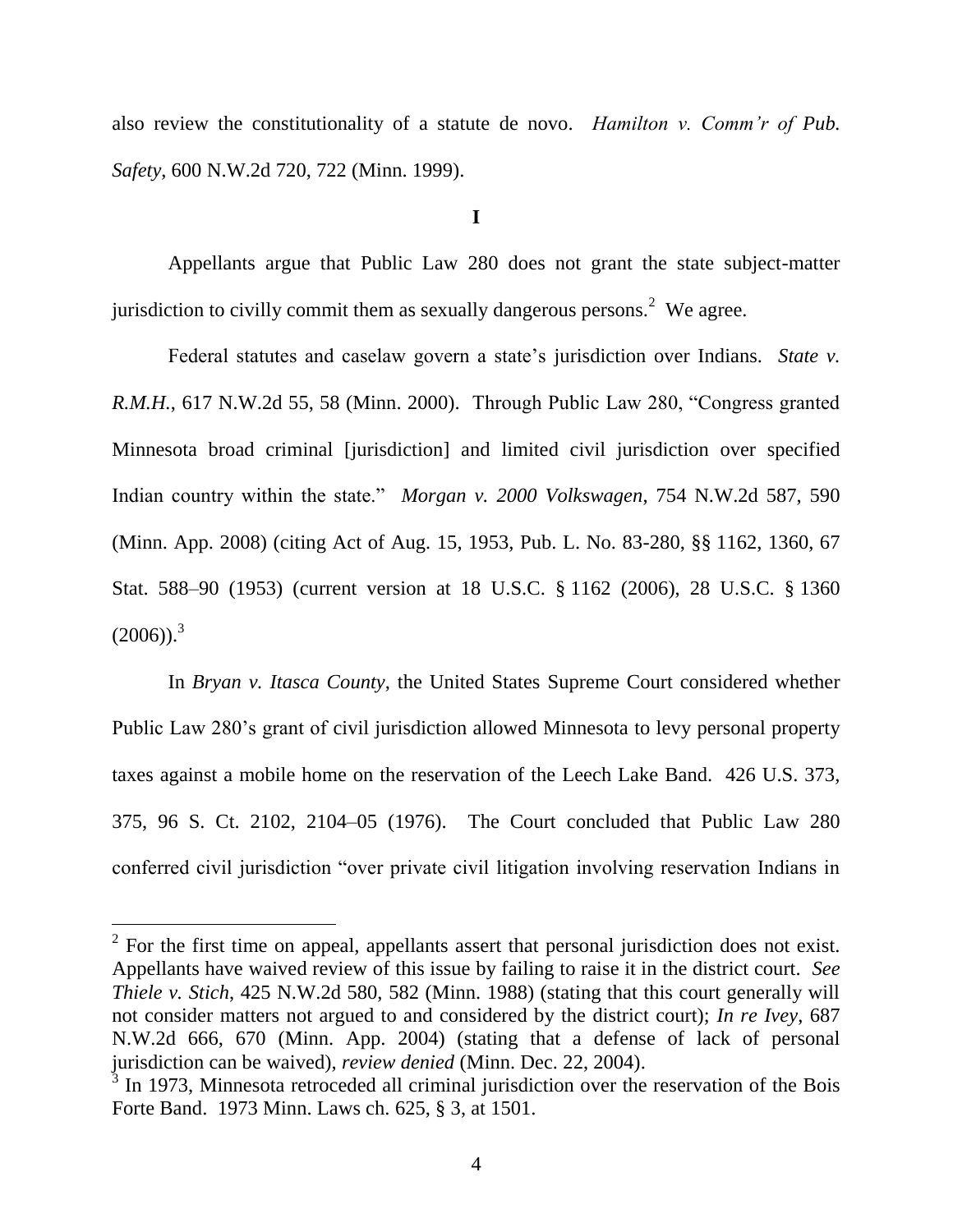state court" and over the adjudication of civil controversies, but did not confer "general state civil regulatory authority . . . to govern Indian reservations." *Id.* at 385, 387, 96 S. Ct. at 2109-10. The Court held that taxation was a general civil regulatory power, which could not be exercised by the state through Public Law 280. *Id.* at 390, 96 S. Ct. at 2111- 120.

In *California v. Cabazon Band of Mission Indians*, the United States Supreme Court considered whether a California Penal Code statute involving bingo could be enforced through Public Law 280. 480 U.S. 202, 204–07, 107 S. Ct. 1083, 1086-87 (1987). The Court noted that state jurisdiction under Public Law 280 depends on whether a law is "criminal in nature, and thus fully applicable to the reservation  $\dots$ , or civil in nature, and applicable only as it may be relevant to private civil litigation in state court." *Id.* at 208, 107 S. Ct. at 1088. The Court then adopted the "prohibitory/regulatory" distinction" to test whether a law may be enforced by a state under the authority of Public Law 280:

> [I]f the intent of a state law is generally to prohibit certain conduct, it falls within Pub. L. 280's grant of criminal jurisdiction, but if the state law generally permits the conduct at issue, subject to regulation, it must be classified as civil/regulatory and Pub. L. 280 does not authorize its enforcement on an Indian reservation. The shorthand test is whether the conduct at issue violates the State's public policy.

*Id.* at 209, 210, 107 S. Ct. at 1088. The Court concluded that the bingo statute, despite being enforceable by criminal means, was regulatory. *Id.* at 211, 107 S. Ct. at 1089.

*Cabazon* established that a statute to which a criminal penalty is attached can be regulatory and therefore outside Public Law 280's grant of criminal jurisdiction. Since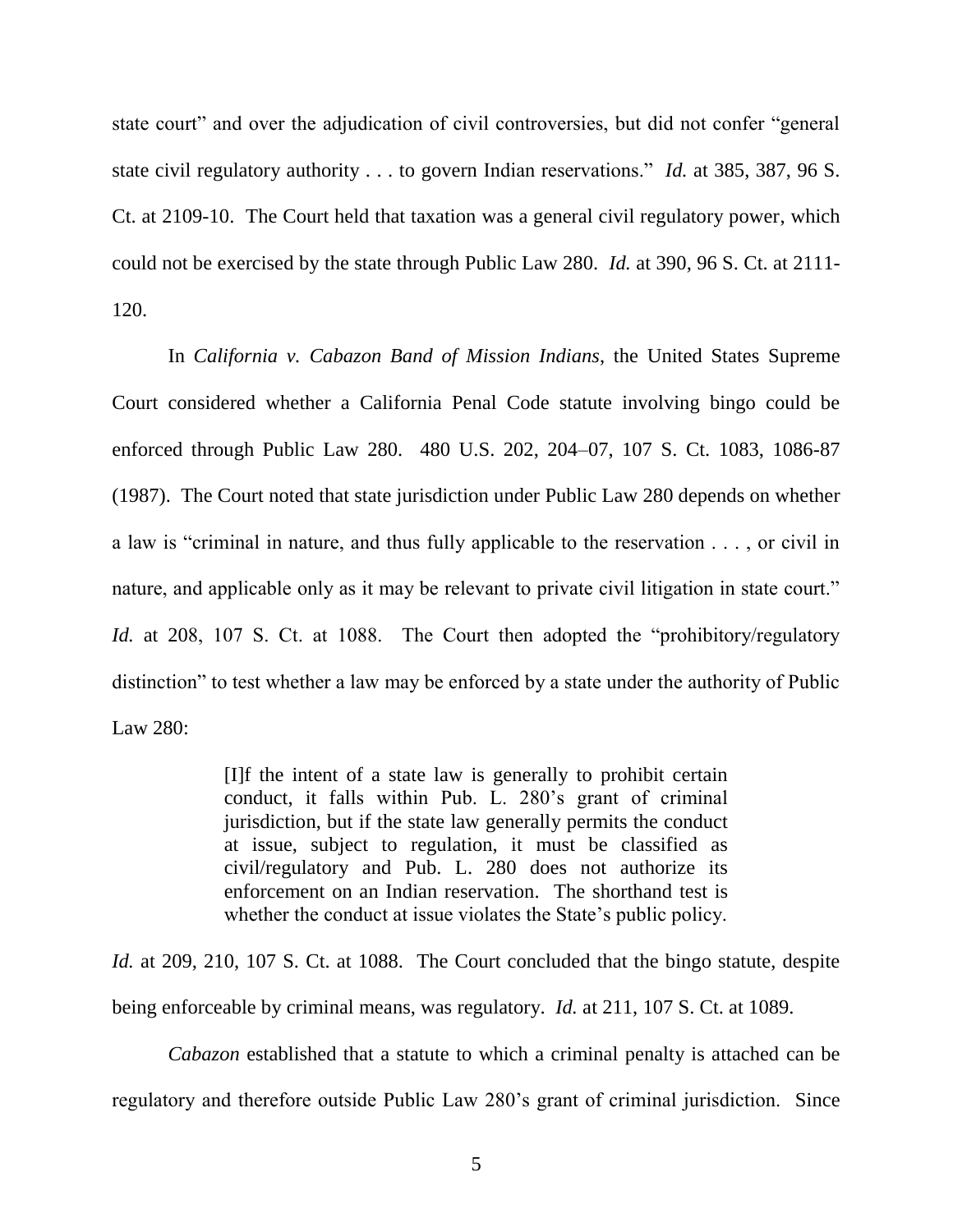*Cabazon* was decided, the Minnesota Supreme Court has considered the enforceability of several statutes through Public Law 280. In *State v. Stone*, the Minnesota Supreme Court held that statutes prohibiting certain motor-vehicle-related conduct—including driving without a license, speeding, and driving without a seatbelt—were regulatory for purposes of Public Law 280. 572 N.W.2d 725, 731 (Minn. 1997). The *Stone* court also refined *Cabazon*'s prohibitory/regulatory distinction by adopting a two-part test. *Id.* at 730 (stating that courts must first "determine the focus of the *Cabazon* analysis" and then determine whether the conduct is generally permitted or prohibited). In *State v. Busse*, an enrolled member of the White Earth Band was charged with a gross misdemeanor for driving on the White Earth reservation after his license had been cancelled as inimical to public safety. 644 N.W.2d 79, 80–81 (Minn. 2002). The Minnesota Supreme Court applied the *Stone* test to the statute at issue and concluded that it was criminal/prohibitory and therefore enforceable pursuant to Public Law 280. *Id.* at 84–88. In *State v. Jones*, an enrolled member of the Leech Lake Band was charged with a felony for failing to register as a predatory offender. 729 N.W.2d 1, 2, 4 (Minn. 2007). The supreme court applied the *Stone* test to the registration statute and concluded that it was criminal/prohibitory and therefore enforceable pursuant to Public Law 280. *Id.* at 12.

*Cabazon*, *Stone*, *Busse*, and *Jones* all addressed the problem of classifying a statute to which a criminal penalty is attached as a criminal or civil law for purposes of Public Law 280. But these cases did not involve an unquestionably civil law like the statute providing for SDP commitment. *See* Minn. Stat. § 253B.185; *In re Commitment of Rannow*, 749 N.W.2d 393, 396 (Minn. App. 2008) (stating that commitment laws and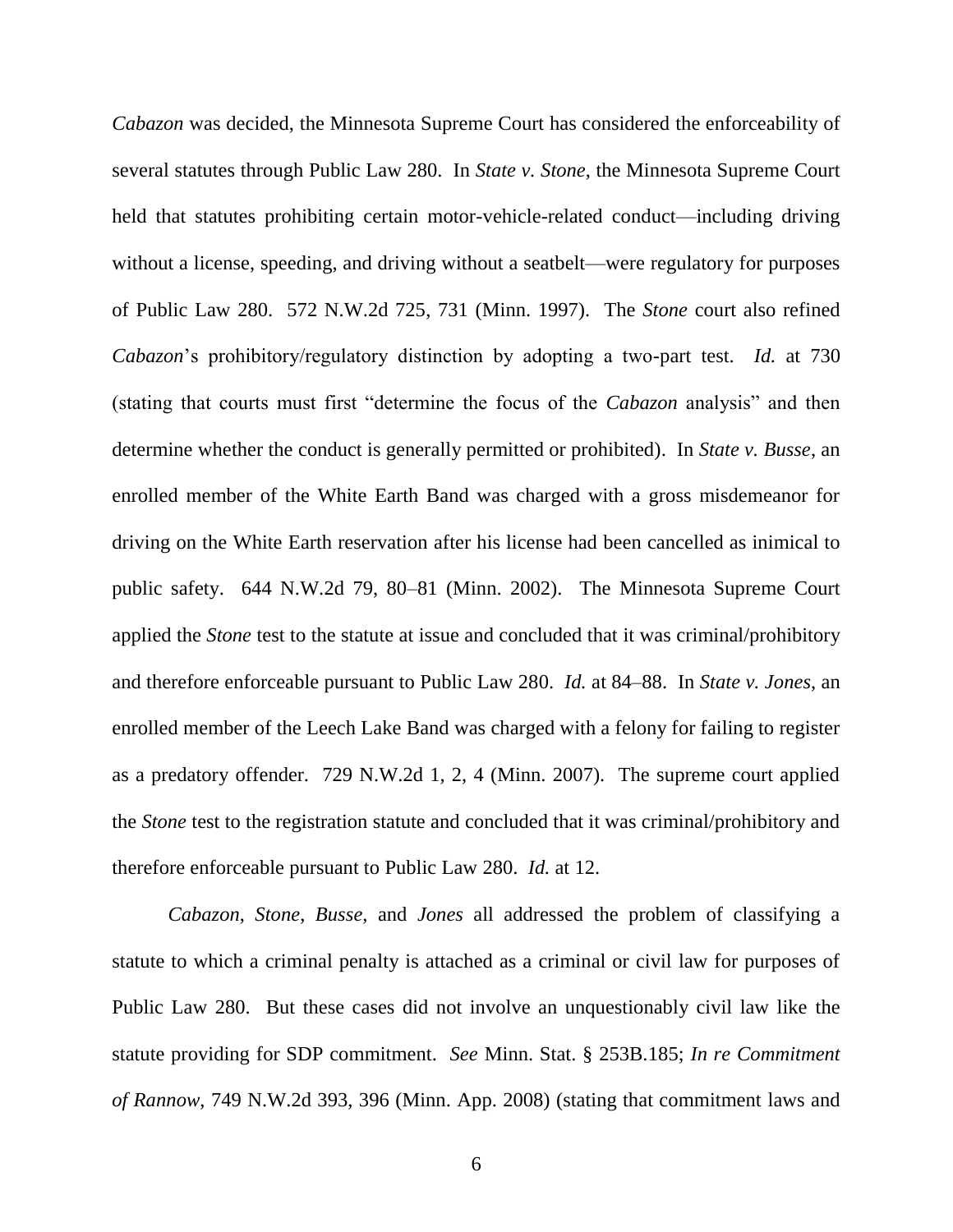proceedings are "civil in nature"), *review denied* (Minn. Aug. 5, 2008); *see also Addington v. Tex.*, 441 U.S. 418, 432–33, 99 S. Ct. 1804, 1812–13 (1979) (holding that the reasonable-doubt standard does not apply in civil-commitment proceedings); *In re Linehan*, 594 N.W.2d 867, 871–72 (Minn. 1999) (holding that the statute providing for SDP commitment does not violate protections against double jeopardy because its purpose is treatment and not punishment); *Joelson v. O'Keefe*, 594 N.W.2d 905, 910 (Minn. App. 1999) (rejecting argument that a jury trial is constitutionally required in commitment proceedings), *review denied* (Minn. July 28, 1999). Because the statute providing for SDP commitment is unquestionably civil in nature, we do not apply the *Cabazon* or *Stone* tests; instead, we determine whether SDP commitment falls within Public Law 280's limited grant of civil jurisdiction. *See Bryan*, 426 U.S. at 375–90, 96 S. Ct. at 2105–12 (determining whether the imposition of personal property taxes is within Public Law 280's grant of civil jurisdiction); *see also Cabazon*, 480 U.S. at 208, 107 S. Ct. at 1088 (noting that the Minnesota property tax levied in *Bryan* was "unquestionably civil in nature‖); *Burgess v. Watters*, 467 F.3d 676, 684 (7th Cir. 2006) (considering the application of Public Law 280 to a Wisconsin statute providing for the civil commitment of sexually violent persons and noting that "*Cabazon* is more helpful for distinguishing between civil and criminal cases for purposes of Public Law 280 than it is for drawing the line between civil cases that the state may entertain and those it may not".

Section 4 of Public Law 280 provides Minnesota with

jurisdiction over civil causes of action between Indians or to which Indians are parties . . . to the same extent that [the state] has jurisdiction over other civil causes of action, and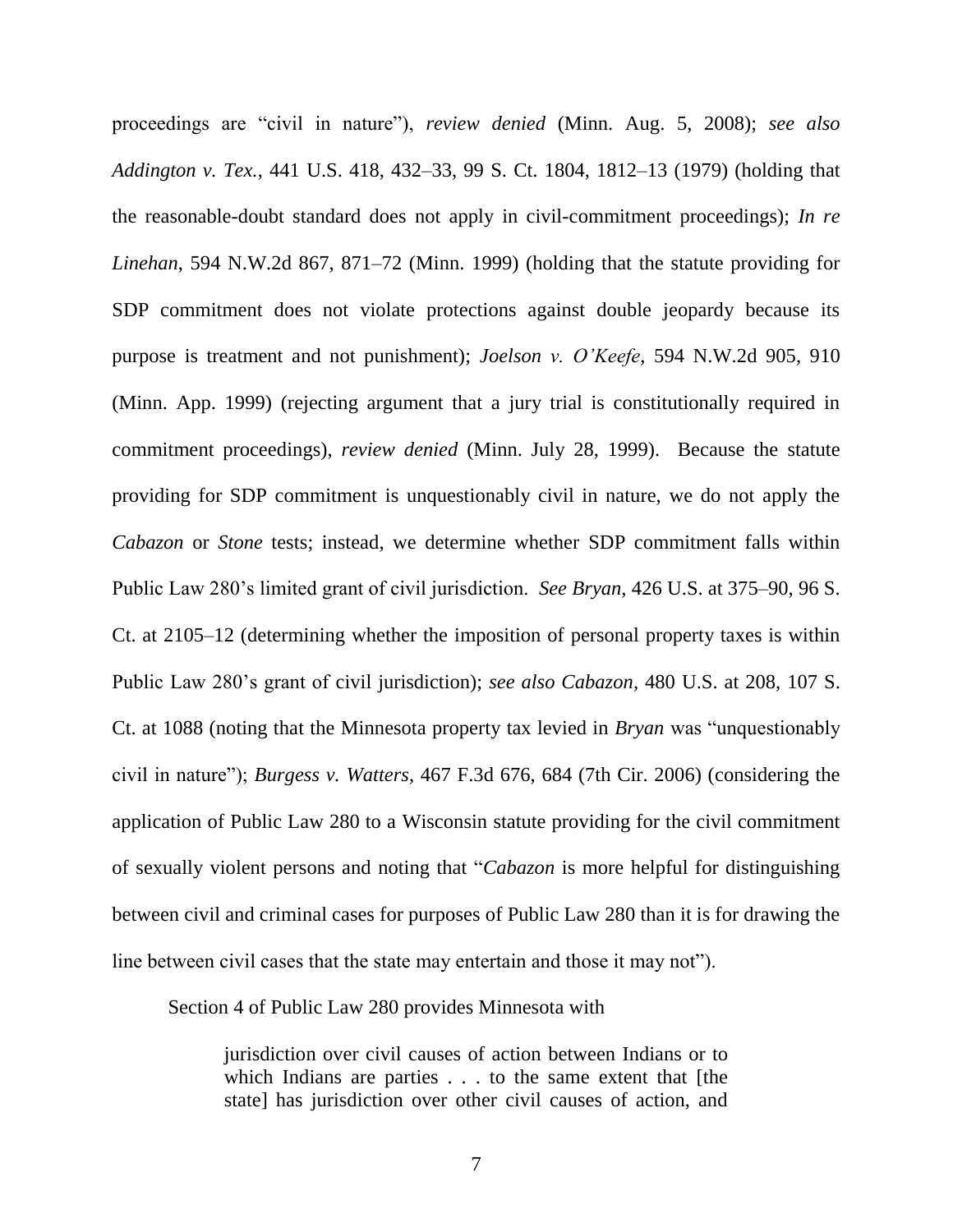those civil laws of [the state] that are of general application to private persons or private property shall have the same force and effect within such Indian country as they have elsewhere within the State.

### 28 U.S.C. § 1360(a).

In *Bryan*, the United States Supreme Court determined that the primary intent of section 4 is "to redress the lack of adequate Indian forums for resolving private legal disputes between reservation Indians, and between Indians and other private citizens" by granting certain states "jurisdiction over private civil litigation involving reservation Indians in state court.‖ 426 U.S. at 383, 385, 96 S. Ct. at 2108–09. The *Bryan* Court reasoned:

> Congress intended "civil laws" to mean those laws which have to do with private rights and status. Therefore, "civil" laws . . . of general application to private persons or private property" would include the laws of contract, tort, marriage, divorce, insanity, descent, etc., *but would not include laws declaring or implementing the states' sovereign powers*, such as the power to tax, grant franchises, etc. These are not within the fair meaning of "private laws."

*Id.* at 384 n.10, 96 S. Ct. at 2108 n.10 (emphasis added) (quotation omitted).

We conclude that SDP commitment is a form of civil regulation, not civil litigation between private parties. *See id.* at 384-86, 96 S. Ct. at 2109 (contrasting private civil litigation with general state civil regulatory control). The state is heavily involved in SDP commitment: it is a party to the commitment process and is responsible for providing aftercare and case-management services to committed persons. *E.g.*, Minn. Stat. § 253B.185, subds. 1, 6 (providing that petition for SDP commitment is to be prepared by a county attorney and making the state responsible for arranging and funding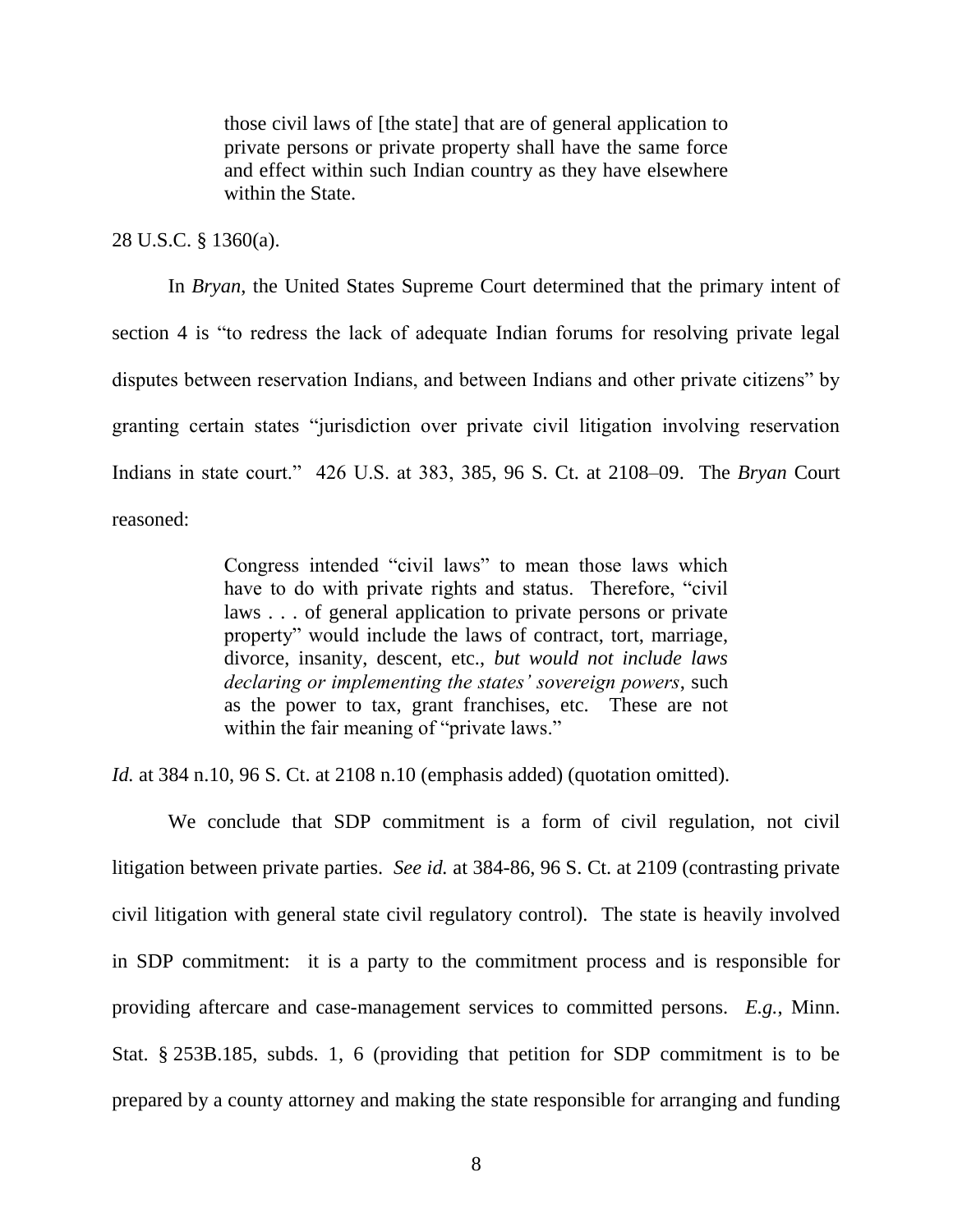services to persons committed as sexually dangerous). SDP commitment is an implementation of the state's sovereign responsibilities to protect its citizens from sexually dangerous persons and to treat and care for those persons. *See Hennepin County v. Levine*, 345 N.W.2d 217, 219 (Minn. 1984); *Beaulieu*, 737 N.W.2d at 240–41 (holding that the state has a compelling interest in protecting persons both on and off tribal land from dangerous sex offenders). Indeed, involuntary civil commitment, which significantly deprives an individual of his or her liberty, is one of the most extreme forms of regulation conducted by the state. *Levine*, 345 N.W.2d at 219. Because SDP commitment is a form of civil regulation, it does not fall within Public Law 280's limited grant of jurisdiction over private civil litigation. Congress therefore has not expressly granted the state jurisdiction to civilly commit appellants as sexually dangerous persons.

### **II**

Our jurisdictional analysis does not end with the conclusion that Public Law 280 does not expressly grant the state jurisdiction to civilly commit appellants as sexually dangerous persons. In the absence of the express consent of Congress, the state may exercise its authority over Indian country if exceptional circumstances exist and federal law does not preempt state jurisdiction. *Morgan*, 754 N.W.2d at 595; *Beaulieu*, 737 N.W.2d at 238 (citing *R.M.H.*, 617 N.W.2d at 58, and *Stone*, 572 N.W.2d at 731); *see also Cabazon*, 480 U.S. at 215, 107 S. Ct. at 1091 (noting that a state may assert jurisdiction over the on-reservation activities of tribal members in exceptional circumstances); *Jones*, 729 N.W.2d at 12 (G. B. Anderson, J., concurring) (stating that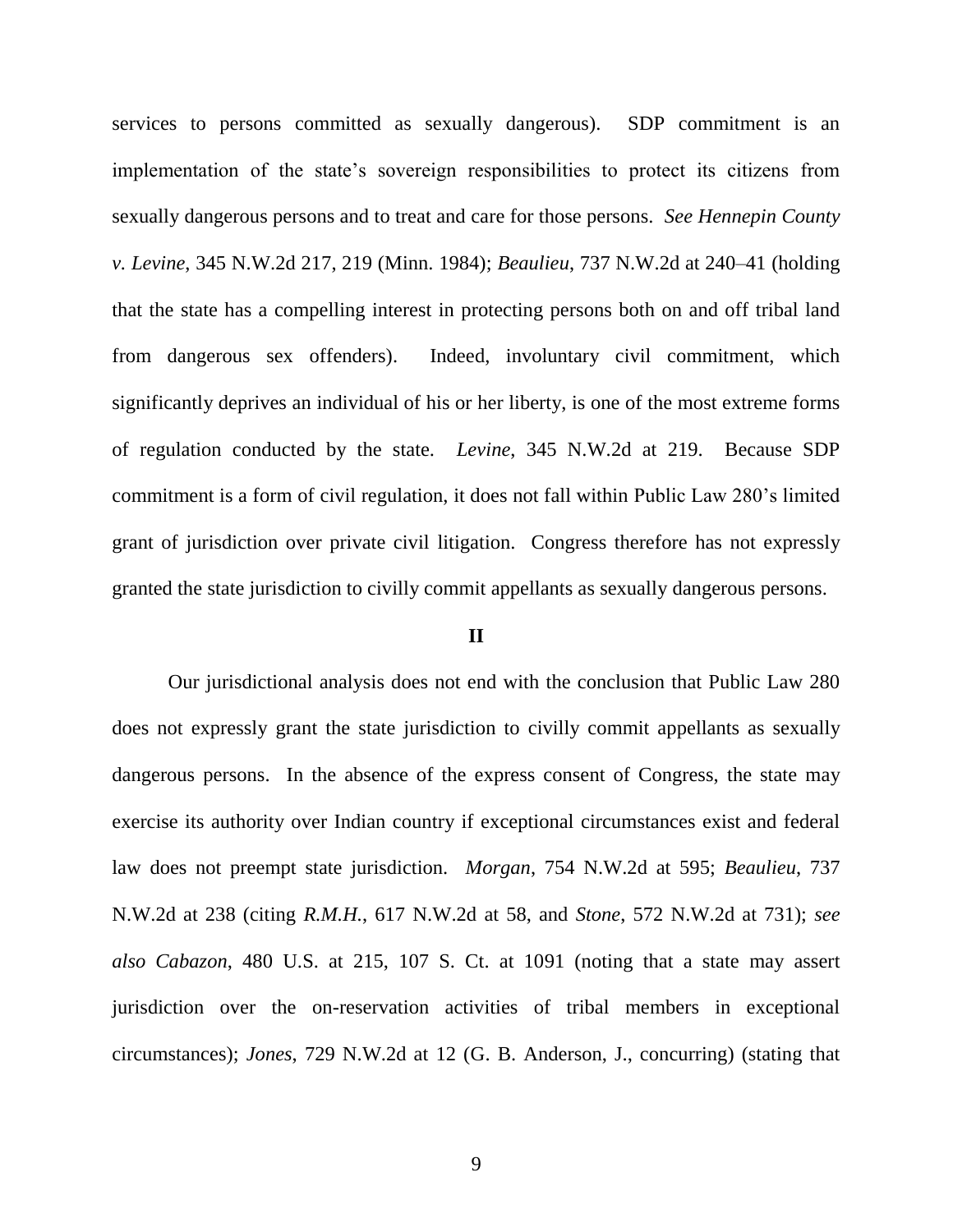where Public Law 280 "does not expressly authorize state jurisdiction, we ask whether federal law preempts state jurisdiction").

In *Beaulieu*, this court determined that the state has subject-matter jurisdiction over the SDP commitment of an enrolled member of the Red Lake Band. 737 N.W.2d at 234. After determining that Congress had not expressly provided the state with jurisdiction to civilly commit members of the Red Lake Band, $4$  we analyzed whether the operation of federal law preempted state jurisdiction. *Id.* at 238–41. This court considered four factors: (1) whether state jurisdiction would threaten the federal interest in encouraging Indian self-government; (2) whether state jurisdiction would interfere with the goals of encouraging tribal self-sufficiency and economic development; (3) whether state jurisdiction relates to an area that is so pervasively regulated by federal law that state regulation would obstruct federal policies; and (4) whether the interests of the state are sufficient to justify the assertion of state authority. *Id.* In applying *Beaulieu*  to these appeals, we address each factor in turn.

## *1. Encouragement of Indian self-government*

 $\overline{a}$ 

In *Beaulieu*, we determined that state jurisdiction over Beaulieu's SDP commitment did not threaten the federal interest in encouraging Indian self-government because "Red Lake does not have a civil-commitment law that allows for the commitment of sexually dangerous persons and does not operate an inpatient sexoffender treatment facility to house and rehabilitate such individuals." 737 N.W.2d at

<sup>&</sup>lt;sup>4</sup> Public Law 280's grants of jurisdiction over Indian country exclude the reservation of the Red Lake Band. 18 U.S.C. § 1162(a), 28 U.S.C. § 1360.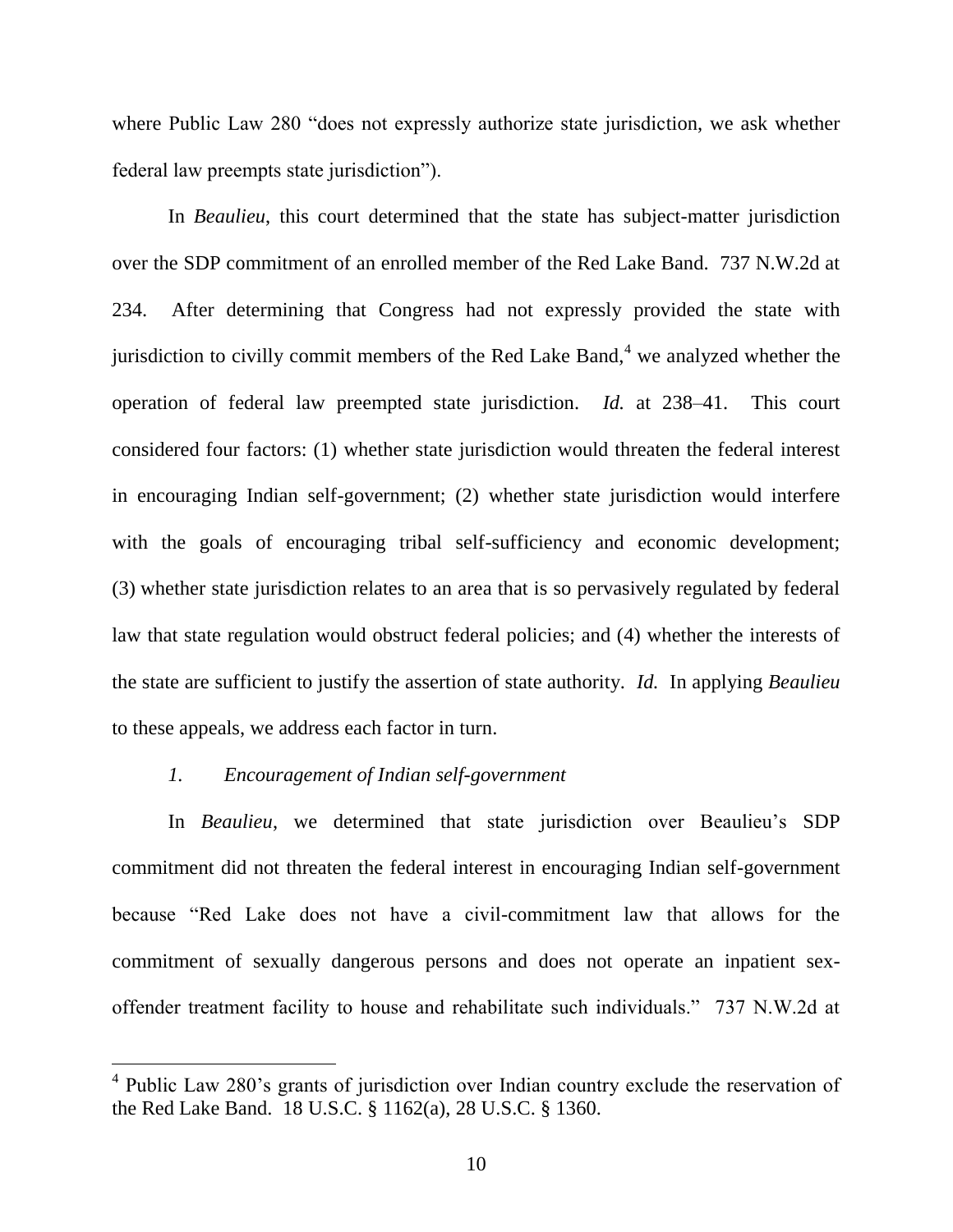240. Similarly, appellants in these cases have produced no evidence that the laws of the Bois Forte or Leech Lake bands provide for SDP commitment or that these bands operate treatment facilities to house and rehabilitate sexually dangerous persons.

#### *2. Encouragement of tribal self-sufficiency and economic development*

Appellants do not argue, and there is no record evidence establishing, that the economic development and self-sufficiency of the Bois Forte or Leech Lake bands are threatened by the state exercising jurisdiction to commit enrolled members as sexually dangerous persons. This factor supports the state's exercise of jurisdiction. *See id.* (concluding that an enrolled member of the Red Lake Band had failed to show that the band's economic interests were threatened by the state's exercise of jurisdiction over his SDP commitment and noting that state jurisdiction "would serve to benefit the tribe economically, as the cost of instituting a sex-offender program for sexually dangerous persons would be placed squarely on the state's shoulders".

### *3. Pervasiveness of federal law*

Federal law provides that a person in federal custody may be civilly committed to the custody of the attorney general as a sexually dangerous person. 18 U.S.C. § 4248 (West 2010). But nothing in the record indicates that either Desjarlais or Johnson has ever been in federal custody. We also note that federal policy refers sexually dangerous persons to the state system even if the federal government otherwise has custody and jurisdiction. *See id.* § 4248(d) (requiring the United States Attorney General to release sexually dangerous persons to state custody if the state will assume responsibility for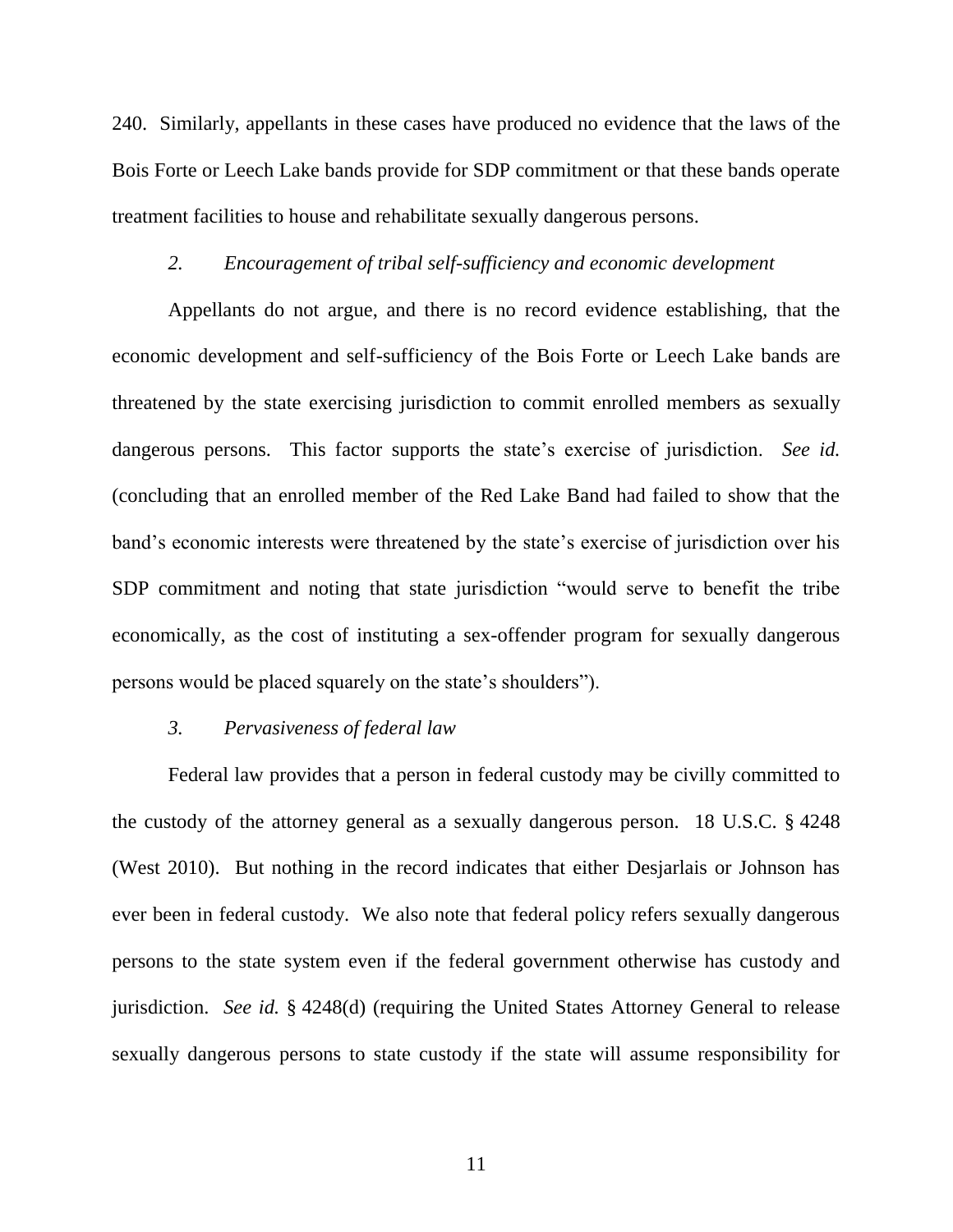their custody, care, and treatment and requiring the attorney general to "make all reasonable efforts to cause [the state] to assume such responsibility").

# *4. Sufficiency of state interests*

Finally, we consider the state's interests in civilly committing sexually dangerous members of the Bois Forte and Leech Lake bands. The state has at least two compelling interests. First, "[i]t is undeniable that the state has a compelling interest in protecting the health and safety of the public, including persons both on and off tribal land, from dangerous and repeat sex offenders.‖ *Beaulieu*, 737 N.W.2d at 240; *see also In re Blodgett*, 510 N.W.2d 910, 914 (Minn. 1994) (stating that the government has a compelling interest in protecting the public from "persons who have an uncontrollable impulse to sexually assault"). Second, the state "has a compelling interest in the care and treatment of sex offenders and the mentally disordered." *Beaulieu*, 737 N.W.2d at 241.

After considering the *Beaulieu* factors, we conclude that the state's exercise of jurisdiction over appellants' SDP commitments is justified by strong state interests and does not significantly interfere with the federal interests in preserving tribal selfgovernment, self-sufficiency, and economic development. We also conclude that state jurisdiction does not relate to an area that is so pervasively regulated by federal law that state regulation would obstruct federal policies. Because exceptional circumstances exist and federal law does not preempt state jurisdiction, we conclude that the district court did not err by denying appellants' motions to dismiss the SDP proceedings for lack of subject-matter jurisdiction.

12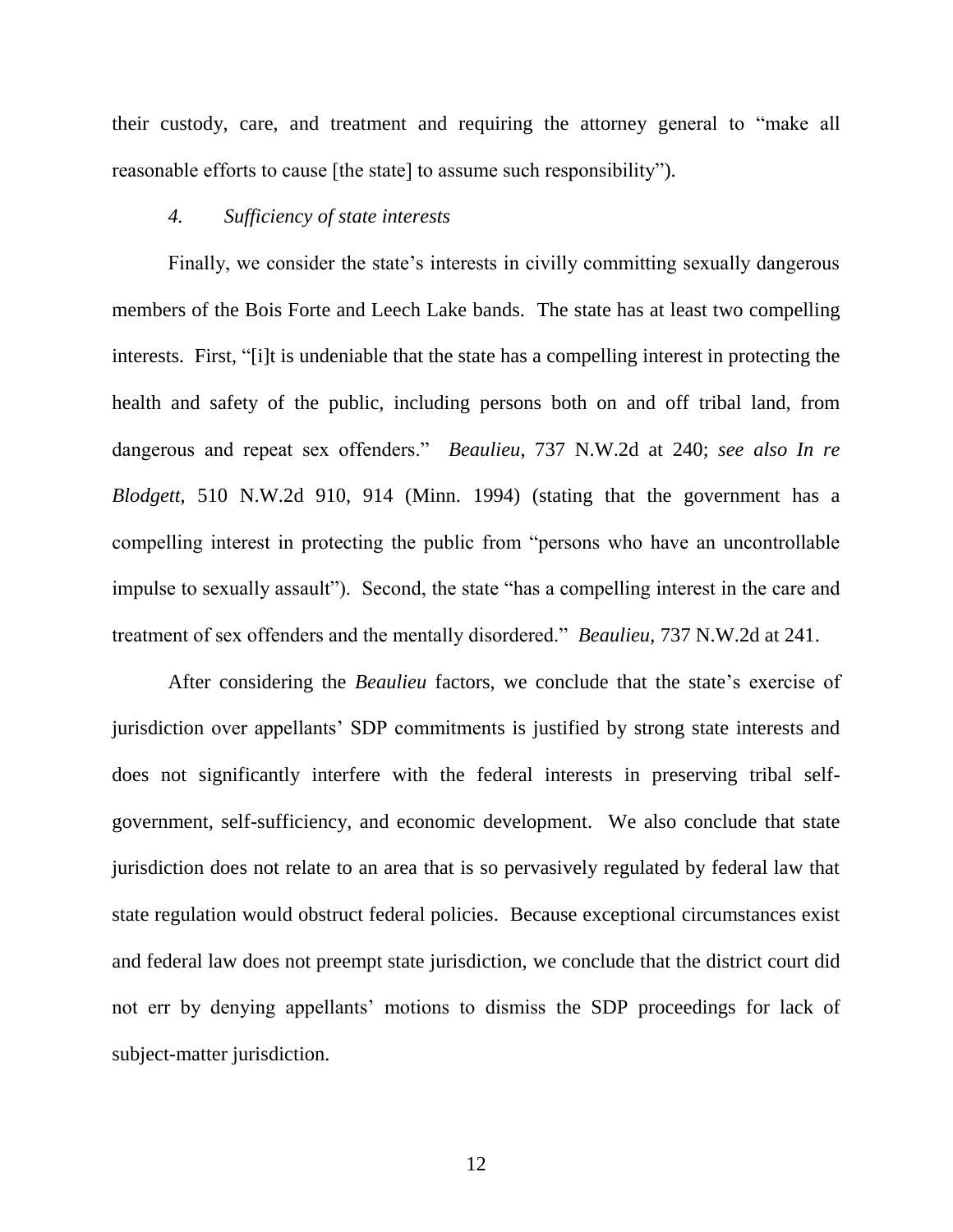Appellants argue that the statute providing for SDP commitment violates constitutional protections against double jeopardy. Appellants' arguments are premised entirely on the state exercising jurisdiction over SDP commitments pursuant to Public Law 280. Because we conclude that Public Law 280 does not grant the state jurisdiction, appellants' arguments are unavailing. We also observe that the Minnesota Supreme Court has held that the statute providing for SDP commitment does not violate constitutional protections against double jeopardy, *In re Linehan*, 594 N.W.2d at 871–72, and our decision is governed by that determination. *See Lake George Park, L.L.C. v. IBM Mid-America Employees Fed. Credit Union*, 576 N.W.2d 463, 466 (Minn. App. 1998) (stating that "[t]his court, as an error correcting court, is without authority to change the law"), *review denied* (Minn. June 17, 1998).

#### **D E C I S I O N**

Because SDP commitment is a form of civil regulation and not private civil litigation, the state does not have subject-matter jurisdiction pursuant to Public Law 280 to commit appellants as sexually dangerous persons. But because exceptional circumstances exist and federal law does not preempt state jurisdiction, the state has subject-matter jurisdiction to commit appellants as sexually dangerous persons. Because appellants' double-jeopardy challenge to the statute providing for SDP commitment is premised on the state exercising jurisdiction pursuant to Public Law 280, and because the statute providing for SDP commitment does not violate constitutional protections against